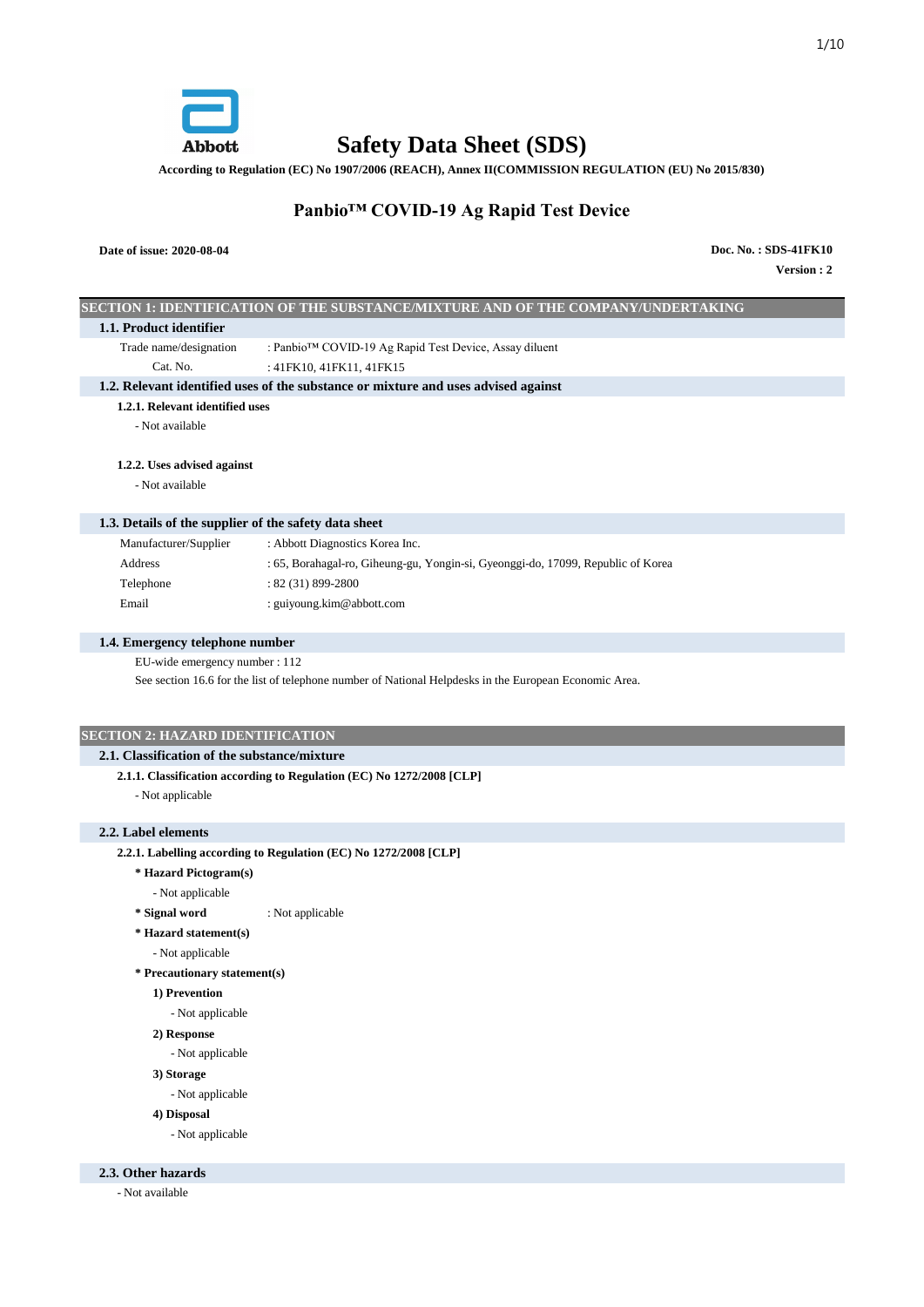# **SECTION 3: COMPOSITION/INFORMATION ON INGREDIENTS**

# **3.1. Substances**

- Not applicable

# **3.2. Mixtures**

| Name                                                                                                           | EC No.    | CAS No.    | <b>REACH</b><br>registration<br>No. | % [weight] | Classification<br>[1272/2008/EC]                                                   |
|----------------------------------------------------------------------------------------------------------------|-----------|------------|-------------------------------------|------------|------------------------------------------------------------------------------------|
| Water                                                                                                          | 231-791-2 | 7732-18-5  | ۰                                   | 94.7349951 | Not classified                                                                     |
| Tricine                                                                                                        | 227-193-6 | 5704-04-1  |                                     | 3.525      | Not classified                                                                     |
| Sodium chloride                                                                                                | 231-598-3 | 7647-14-5  |                                     | 1.15       | Aquatic Acute 1, H400<br>Repr. 2, H361<br>Muta. 1B, H340<br><b>STOT RE 2, H373</b> |
| Sorbitan, monododecanoate,<br>poly(oxy-1,2-ethanediyl) derivs.                                                 |           | 9005-64-5  |                                     | 0.492      | Eye Irrit. 2, H319<br>Skin Irrit. 2, H315                                          |
| Sodium azide                                                                                                   | 247-852-1 | 26628-22-8 |                                     | 0.098      | Acute Tox. 2, H300<br>Aquatic Acute 1, H400<br>Aquatic Choronic 1, H410            |
| reaction mass of: 5-chloro-2- methyl-<br>4-isothiazolin-3-one and 2-methyl-<br>$2H$ -isothiazol-3- one $(3:1)$ |           | 55965-84-9 |                                     | 0.0000049  | Acute Tox. 3, H301<br>Acute Tox. 2, H310<br>Acute Tox. 2, H330                     |

# **SECTION 4: FIRST AID MEASURES**

#### **4.1. Description of first aid measures**

### **General**

- No general information.

## **Inhalation**

- When exposed to large amounts of steam and mist, move to fresh air.
- Take specific treatment if needed.

### **Skin contact**

- Flush skin with plenty of water for at least 15 minutes while removing contaminated clothing and shoes.
- Wash contaminated clothing thoroughly before re-using.

### **Eye contact**

- Do not rub your eyes.
- Immediately flush eyes with plenty of water for at least 15 minutes and call a doctor/physician.

# **Ingestion**

- Please be advised by doctor whether induction of vomit is demanded or not.
- Rinse your mouth with water immediately.

### **4.2. Most important symptoms and effects, both acute and delayed**

- Not available

# **4.3. Indication of any immediate medical attention and special treatment needed**

- Notify medical personnel of contaminated situations and have them take appropriate protective measures.

# **SECTION 5: FIREFIGHTING MEASURES**

#### **5.1. Extinguishing media**

# **Suitable extinguishing media**

- Dry chemical, carbon dioxide, regular foam extinguishing agent, spray

# **Unsuitable extinguishing media**

- Avoid use of water jet for extinguishing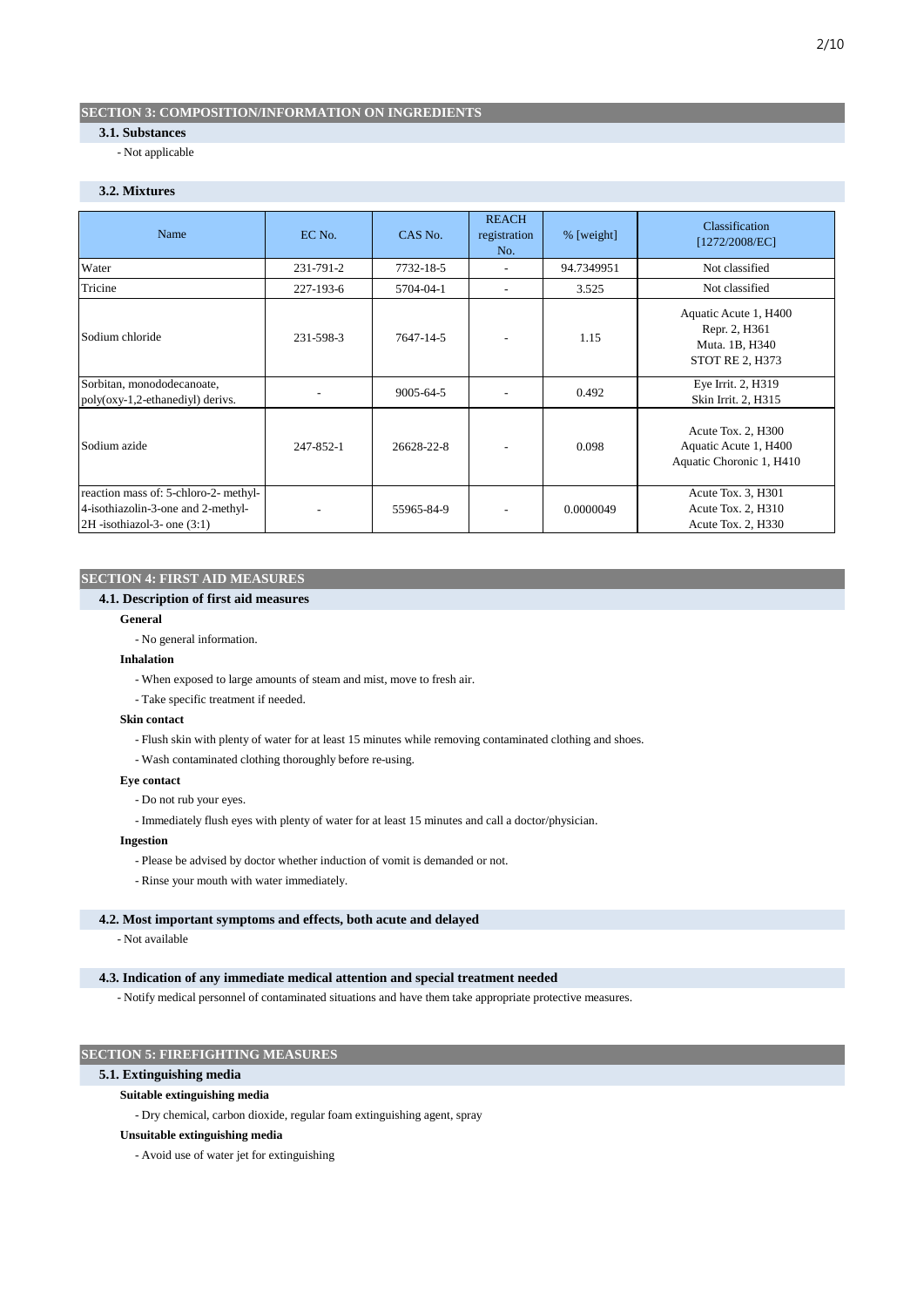## **5.2. Special hazards arising from the substance or mixture**

# **Hazardous combustion products**

- Not available

#### **5.3. Advice for firefighters**

- Move containers from fire area, if you can do without the risk.
- Cool containers with water until well after fire is out.
- Keep unauthorized personnel out.
- Withdraw immediately in case of rising sound from venting safety devices or discoloration of tank.
- Notify your local firestation and inform the location of the fire and characteristics hazard.
- Keep containers cool with water spray.
- Use fire fighting procedures suitable for surrounding area.
- Vapor or gas is burned at distant ignition sources can be spread quickly.

#### **SECTION 6: ACCIDENTAL RELEASE MEASURES**

#### **6.1. Personal Precautions, protective equipment and emergency procedures**

#### **6.1.1. For non-emergency personnel**

- Protective equipment: Wear proper protective equipment.
- Emergency procedures: Not applicable
- If required, notify relevant authorities according to all applicable regulations.

#### **6.1.2. For emergency responders**

- Ventilate closed spaces before entering.
- Must work against the wind, let the upwind people to evacuate.
- Move container to safe area from the leak area.
- Do not direct water at spill or source of leak.

#### **6.2. Environmental precautions**

- Prevent runoff and contact with waterways, drains or sewers.
- If large amounts have been spilled, inform the relevant authorities.
- Avoid dispersal of spilt material and runoff and contact with waterways, drains and sewers. If large spills, advise emergency services.

#### **6.3. Methods and material for containment and cleaning up**

#### **6.3.1. For containment**

- Prevent, by any means available, spillage from entering drains or water course.
- No smoking, flame or ignition sources.
- Stop leak if safe to do so.

#### **6.3.2. For cleaning up**

- Large spill : Stay upwind and keep out of low areas. Dike for later disposal.
- Notify the central and local government if the emission reach the standard threshold.
- Disposal of waste shall be in compliance with the Wastes Control?Act
- Appropriate container for disposal of spilled material collected.
- Small leak: sand or other non-combustible material, please let use absorption.
- Wipe off the solvent.
- Dike for later disposal.

### **6.3.3. Other information**

- Slippery when spilt.

#### **6.4. Reference to other sections**

- See Section 7 for information on safe handling.
- See Section 8 for information on personal protection equipment.
- See Section 13 for information on disposal.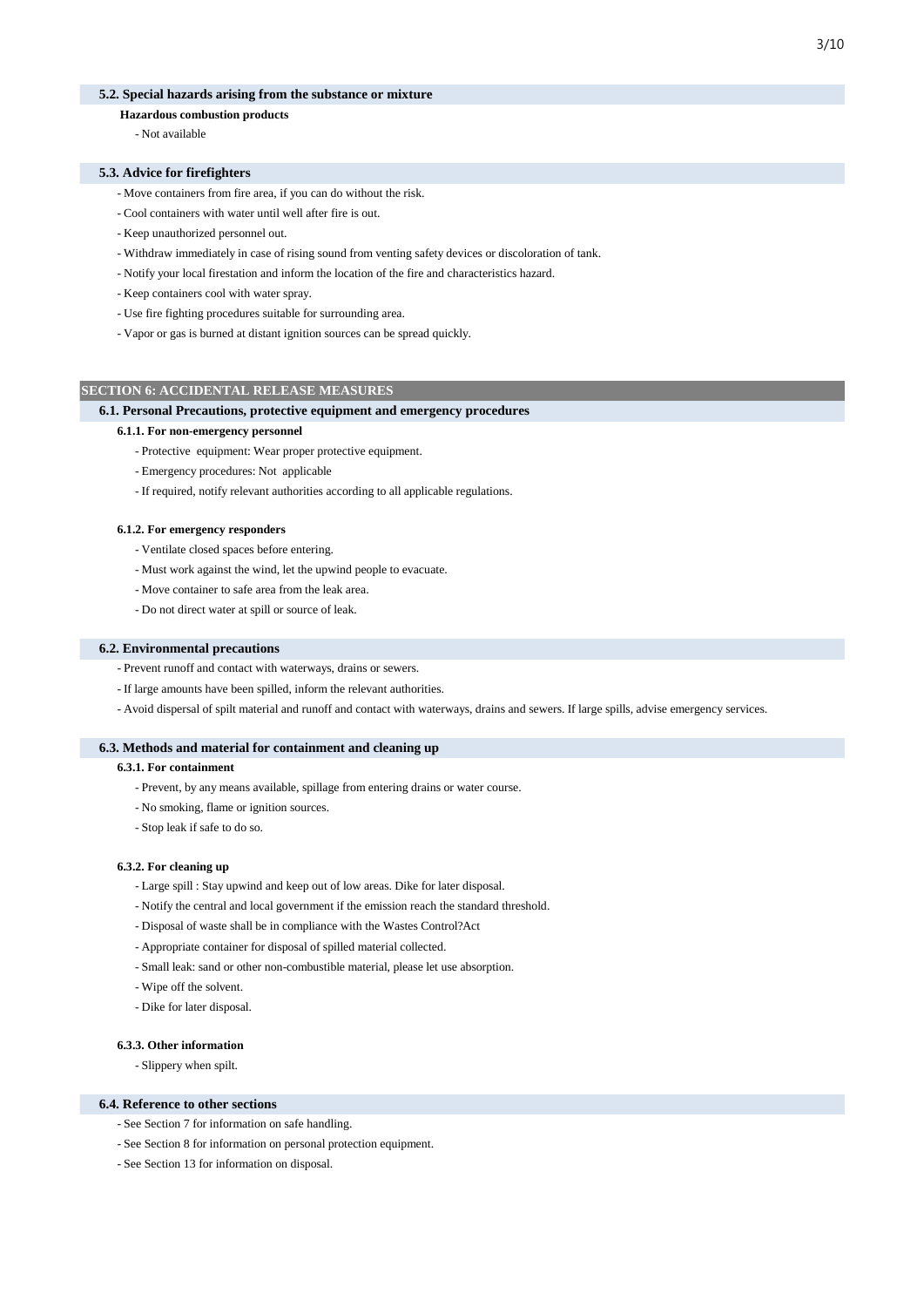### **7.1. Precautions for safe handling**

- Since emptied containers retain product residue(vapor, liquid, solid) follow all MSDS and label warnings even after container is emptied.
- Refer to Engineering controls and personal protective equipment.
- Dealing only with a well-ventilated place.
- Operators should wear antistatic footwear and clothing.
- Do not inhale the steam prolonged or repeated.

#### **7.2. Conditions for safe storage, including any incompatibilities**

- Save in cool, dry and well ventilated place.
- Do not use damaged containers.
- Do not apply any physical shock to container.
- No open fire.
- Prevent static electricity and keep away from combustible materials or heat sources.

#### **7.3. Specific end use(s)**

- See Section 1 for information on 1.2 Relevant identified uses.

## **SECTION 8: EXPOSURE CONTROLS/PERSONAL PROTECTION**

### **8.1. Control parameters**

#### **8.1.1. Occupational exposure limits**

#### **European Union (EU) Commission Directive 2006/15/EC (IOELVs)**

- Not available

 **European Union (EU) Commission Directive 2006/15/EC (IOELVs) - Skin**

- Not available

### **8.1.2. Recommended Monitoring Procedures**

- Personal, workplace atmosphere or biological monitoring may be required to determine the effectiveness of the ventilation or other control measures and/or the necessity to use respiratory protective equipment.

### **8.1.3. DNEL/PNEC - Values**

- Not available

#### **8.2. Exposure controls**

#### **8.2.1. Appropriate engineering controls**

- Business owner is recommended to maintain below recommended exposure limits for the working place with general exhaust of gas/vapour/mist/fume.

#### **8.2.2. Individual protection measures, such as personal protective equipment**

#### **Hand protection**

- Wear appropriate glove.

### **Eye protection**

- Wear primary eye protection such as splash resistant safety goggles with a secondary protection face shield.
- Provide an emergency eye wash station and quick drench shower in the immediate work area.

#### **Respiratory Protection**

- Respiratory protection is ranked in order from minimum to maximum.
- Consider warning properties before use.
- Any chemical cartridge respirator with organic vapor cartridge(s).
- Any chemical cartridge respirator with a full facepiece and organic vaporcartridge(s).
- Any air-purifying respirator with a full facepiece and an organic vapor canister.

- For Unknown Concentration or Immediately Dangerous to Life or Health : Any supplied-air respirator with full facepiece and operated in a pressure-demand or other positive-pressure mode in combination with a separate escape supply. Any self-contained breathing apparatus with a full facepiece.

- Under conditions of frequent use or heavy exposure, Respiratory protection may be needed.

### **Skin protection**

- Wear appropriate clothing.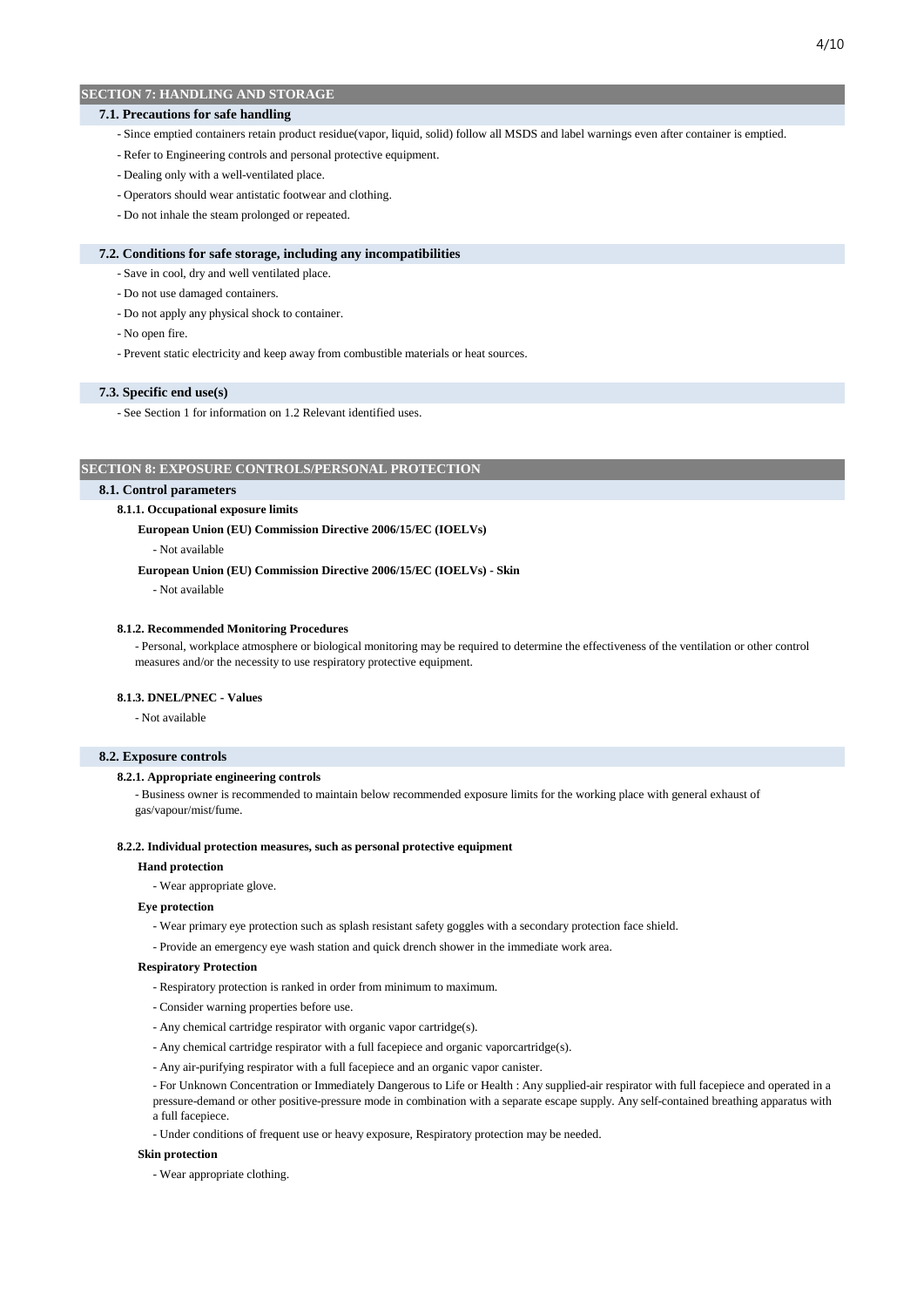## **8.2.3 Environmental exposure controls**

- Do not let product enter drains. For ecological information refer to section 12.

| <b>SECTION 9: PHYSICAL AND CHEMICAL PROPERTIES</b>         |               |  |  |  |
|------------------------------------------------------------|---------------|--|--|--|
| 9.1. Information on basic physical and chemical properties |               |  |  |  |
| Appearance(State)                                          | Liquid        |  |  |  |
| Appearance(Color)                                          | colorless     |  |  |  |
| Odor                                                       | Not available |  |  |  |
| Odor threshold                                             | Not available |  |  |  |
| pH                                                         | Not available |  |  |  |
| Melting point/Freezing point                               | Not available |  |  |  |
| Initial boiling point and boiling range                    | Not available |  |  |  |
| Flash point                                                | Not available |  |  |  |
| Evaporation rate                                           | Not available |  |  |  |
| Flammability(solid, gas)                                   | Not available |  |  |  |
| Upper/Lower Flammability or explosive limits               | Not available |  |  |  |
| Vapour pressure                                            | Not available |  |  |  |
| Vapour density                                             | Not available |  |  |  |
| Relative density                                           | Not available |  |  |  |
| Solubility                                                 | Not available |  |  |  |
| Partition coefficient of n-octanol/water                   | Not available |  |  |  |
| Autoignition temperature                                   | Not available |  |  |  |
| Decomposition temperature                                  | Not available |  |  |  |
| Viscosity                                                  | Not available |  |  |  |
| Explosive properties                                       | Not available |  |  |  |
| Oxidising properties                                       | Not available |  |  |  |

#### **9.2. Other information**

- Not available

# **SECTION 10: STABILITY AND REACTIVITY**

# **10.1. Reactivity**

- Not available

# **10.2. Chemical Stability**

- This material is stable under recommended storage and handling conditions.

# **10.3. Possibility of hazardous reactions**

- Hazardous Polymerization will not occur.

# **10.4. Conditions to avoid**

- Avoid contact with incompatible materials and condition.
- Avoid : Accumulation of electrostatic charges, Heating, Flames and hot surfaces

### **10.5. Incompatible materials**

### - Not available

### **10.6. Hazardous decomposition products**

- May emit flammable vapour if involved in fire.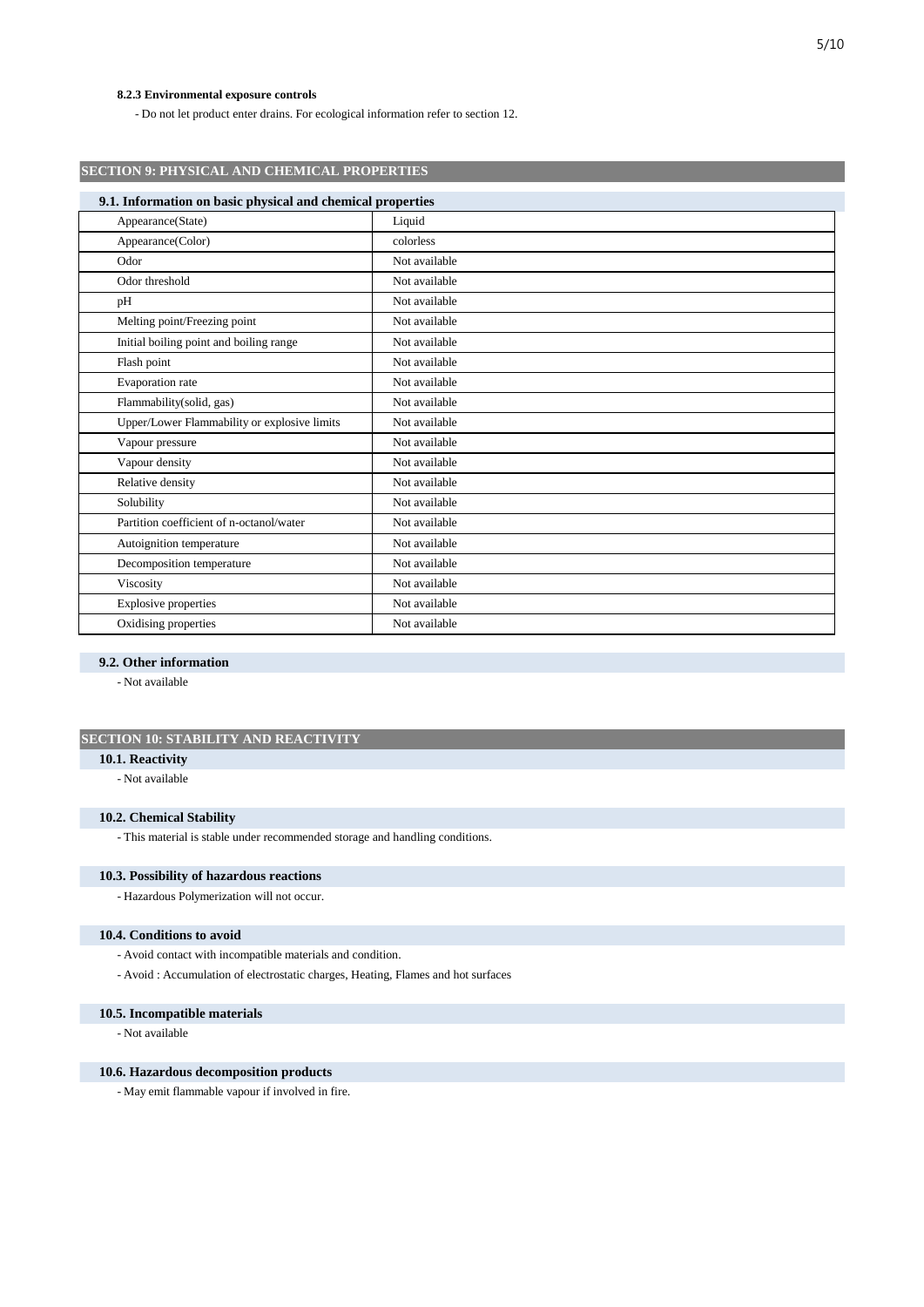# **SECTION 11: TOXICOLOGICAL INFORMATION**

# **11.1. Acute toxicity**

### **- Oral**

- Product (ATEmix) : >5000mg/kg
- [Water] : LD50 > 90000 ㎎/㎏ Rat (KOSHA)
- [Sodium chloride] : LD50 = 3000 ㎎/㎏ Rat (IUCLID)
- [Sorbitan, monododecanoate, poly(oxy-1,2-ethanediyl) derivs.] : LD50 = 36700 ㎎/㎏ Rat
- $-[Sodium\ azide] : LDS0 = 5 \sim 50 \ mg/kg$
- [reaction mass of: 5-chloro-2- methyl-4-isothiazolin-3-one and 2-methyl-2H -isothiazol-3- one (3:1)] : LD50 = 50 ~ 300 mg/kg

### **- Dermal**

- Product (ATEmix) : >5000mg/kg
- [Sodium chloride] : LD50 > 10000 ㎎/㎏ Rabbit (Thomson Micromedex)
- [reaction mass of: 5-chloro-2- methyl-4-isothiazolin-3-one and 2-methyl-2H -isothiazol-3- one (3:1)] : LD50 = 87.12 mg/kg Rabbit (ECHA)

#### **- Inhalation**

- Product (ATEmix) : Not available
- [Sodium chloride] : Dust LC50 > 10.5 ㎎/ℓ 4 hr Rat (Thomson Micromedex)
- [reaction mass of: 5-chloro-2- methyl-4-isothiazolin-3-one and 2-methyl-2H -isothiazol-3- one (3:1)] : LC50 = 0.5 ~ 2.0 mg/L

#### **11.2. Skin corrosion/irritation**

- Not available

#### **11.3. Serious eye damage/irritation**

- Not available

# **11.4. Respiratory sensitization**

- Not available

### **11.5. Skin sensitization**

- Not available

# **11.6. Germ cell mutagenicity**

- Not available

### **11.7. Carcinogenicity**

#### **- IARC**

- Not available

**- OSHA**

- Not available

**- ACGIH**

- [Sodium azide] : A4

#### **- NTP**

- Not available

### **- EU CLP**

- Not available

### **11.8. Reproductive toxicity**

- Not available

#### **11.9. Specific target organ toxicity(single exposure):**

- Not available

### **11.10. Specific target organ toxicity(repeated exposure):**

- Not available

### **11.11. Aspiration hazard**

- Not available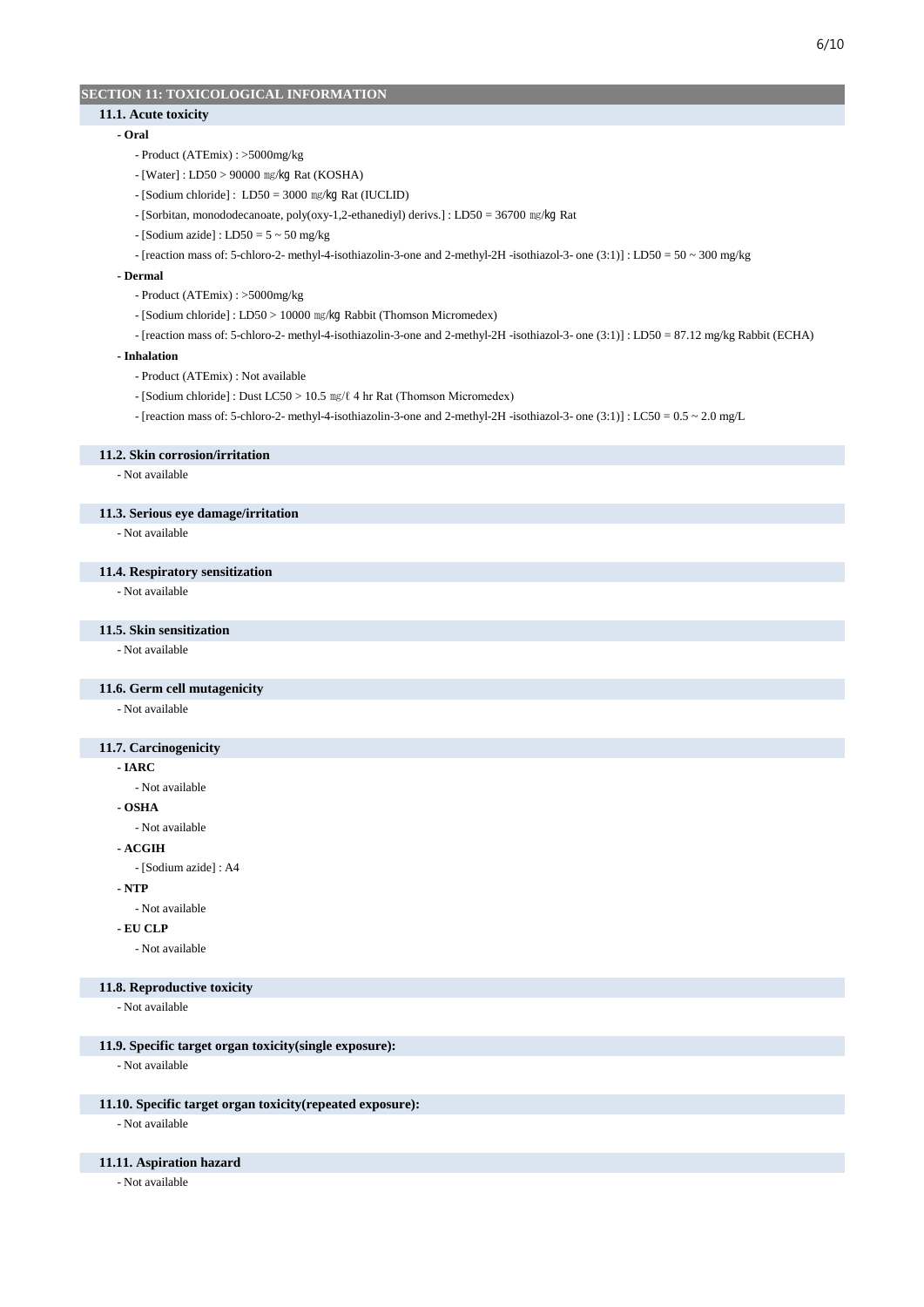## **SECTION 12: ECOLOGICAL INFORMATION**

# **12.1.1. Fish 12.1. Toxicity**

- [Sodium chloride] : LC50 5840 ㎎/ℓ 96 hr Lepomis macrochirus(Reliability 1, ASTM E729)
- $-[Sodium\ azide] : LC50(96hr) \le 1 (mg/L)$

- [reaction mass of: 5-chloro-2- methyl-4-isothiazolin-3-one and 2-methyl-2H -isothiazol-3- one (3:1)] : LC50(96hr) 0.19 mg/L Oncorhynchus mykiss (ECHA)

### **12.1.2. Invertebrate**

- [Tricine] : LC50 9822.517 ㎎/ℓ 48 hr Other (Estimate)
- [Sodium chloride] : LC50 874 ㎎/ℓ 48 hr Daphnia magna(Reliability 2, Standard methods for the Examination of Water and Waste Water)
- $-[Sodium\ azide] : ECS0(48hr) \le 1 \ (mg/L)$
- [reaction mass of: 5-chloro-2- methyl-4-isothiazolin-3-one and 2-methyl-2H -isothiazol-3- one (3:1)] : EC50(48hr) 0.18 mg/L Daphnia magna (ECHA)

#### **12.1.3. Algae**

- [Tricine] : EC50 867.619 ㎎/ℓ 96 hr Other (Estimate)
- [Sodium chloride] : EC50 0.0269 ㎎/ℓ 72 hr ((Pseudokirchneriella subcapitata, Growth Rate) Reliability 1, OECD Guideline 201, GLP)
- $-$  [Sodium azide] : ErC50(72 or 96hr)  $\leq$  1 (mg/L)

- [reaction mass of: 5-chloro-2- methyl-4-isothiazolin-3-one and 2-methyl-2H -isothiazol-3- one (3:1)] : ErC50(72hr) 0.0199 mg/L Skeletonema costatum (ECHA)

# **12.2. Persistence and degradability**

#### **12.2.1. Persistence**

- [Water] : log Kow = -1.38
- [Tricine] : log Kow -2.870 (NLM)
- [Sodium chloride] : log Kow -0.46 (Estimate)
- [Sorbitan, monododecanoate, poly(oxy-1,2-ethanediyl) derivs.] : log Kow -2.03 (Estimate)

#### **12.2.2. Degradability**

- Not available

#### **12.3. Bioaccumulative potential**

#### **12.3.1. Bioaccumulation**

- [Tricine] : BCF 3.162 (Estimate)
- [Sodium chloride] : BCF 3.162 (Estimate)
- [Sorbitan, monododecanoate, poly(oxy-1,2-ethanediyl) derivs.] : BCF 3.16 (Estimate)

#### **12.3.2. Biodegradability**

- [Tricine] : BIOWIN 6 (Estimate)
- [Sorbitan, monododecanoate, poly(oxy-1,2-ethanediyl) derivs.] : (non-biodegradable, not degraded and has a high potential to accumulate in vivo) (EPI Suite)

## **12.4. Mobility in soil**

- [Tricine] : Koc -2.298
- [Sorbitan, monododecanoate, poly(oxy-1,2-ethanediyl) derivs.] : Koc = 239700000 (Can be adsorbed in the soil, Estimates)

### **12.5. Results of PBT and vPvB assessment**

- Not available

#### **12.6. Other adverse effects**

- Not available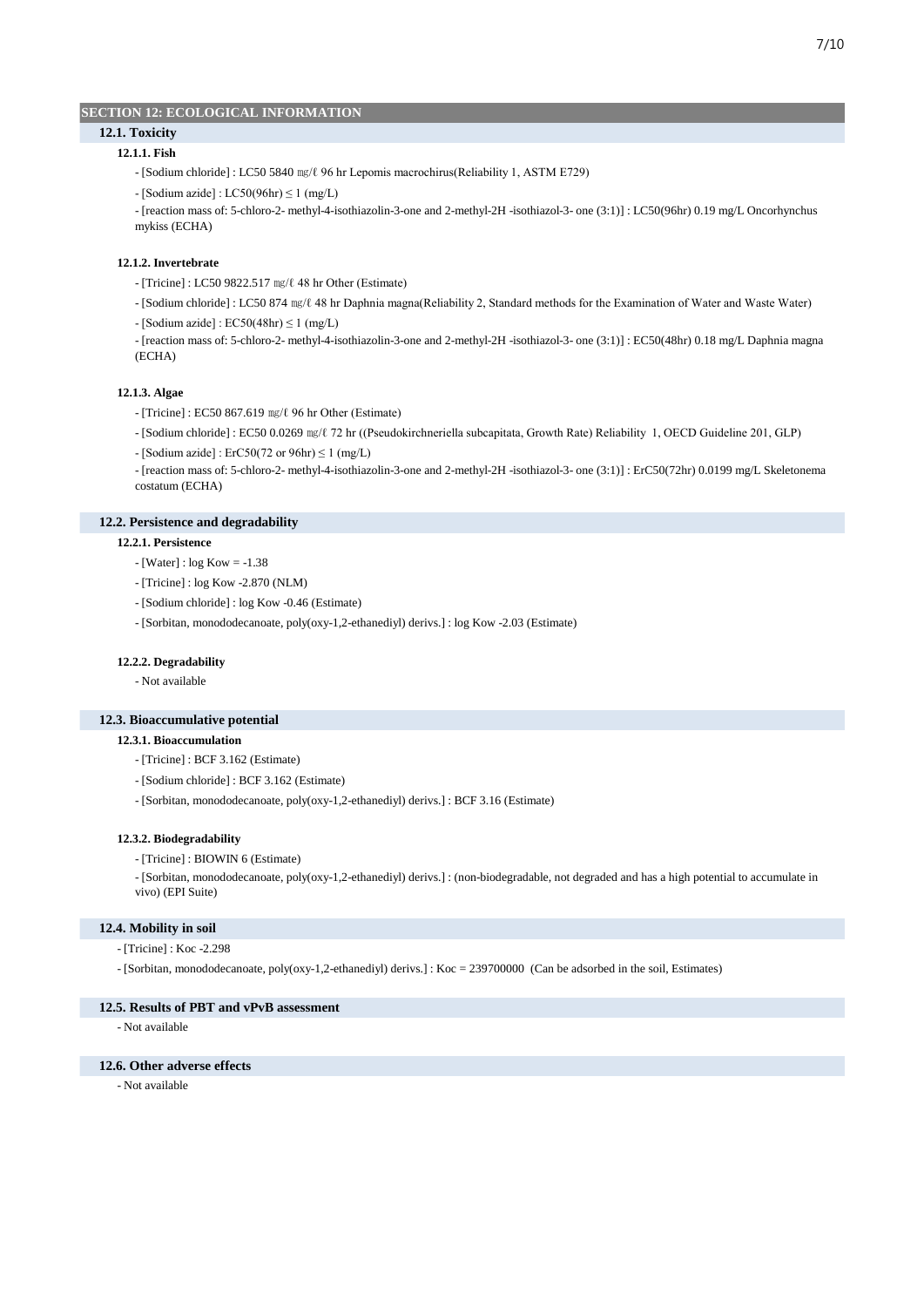# **SECTION 13: DISPOSAL CONSIDERATIONS**

# **13.1. Waste treatment methods**

- Stabilization and minimization treatment by incineration or similar method can be applied, if more than two kinds of designated wastes are in mixture state and it is impractical to separate them

- Oil water separation technology shall be applied as pre-waste treatment if it is applicable

- It shall be treated by incineration

- Anyone with business license number who generates industrial wastes shall treat the waste by him/herself or by entrusting to the legal entities who

treat the wastes, recycle the wastes of others or install and operate the waste treatment facilities according to the Wastes Control Act - Dispose of waste in accordance with all applicable laws and regulations.

**SECTION 14: TRANSPORT INFORMATION**

## **14.1. UN No.**

#### **14.1.1. UN No. (ADR/RID/ADN)**

- Not applicable

#### **14.1.2. UN No. (IMDG CODE/IATA DGR)**

- Not applicable

### **14.1.3. UN No. (ICAO)**

- Not applicable

#### **14.2. UN proper shipping name**

- Not applicable

# **14.3. Transport hazard class(es)**

### **14.3.1. ADR/RID/ADN Class**

- Not applicable

#### **14.3.2. ADR/RID/ADN Class**

- Not available

## **14.3.3. ADR Label No.**

- Not applicable

### **14.3.4. IMDG Class**

- Not applicable

### **14.3.5. ICAO Class/Division**

- Not applicable

#### **14.3.6. Transport Labels**

- Not applicable

#### **14.4. Packing group**

**14.4.1. ADR/RID/ADN Packing group**

- Not applicable

## **14.4.2. IMDG Packing group**

- Not applicable

#### **14.4.3. ICAO Packing group**

- Not available

## **14.5. Environmental hazards**

- Not applicable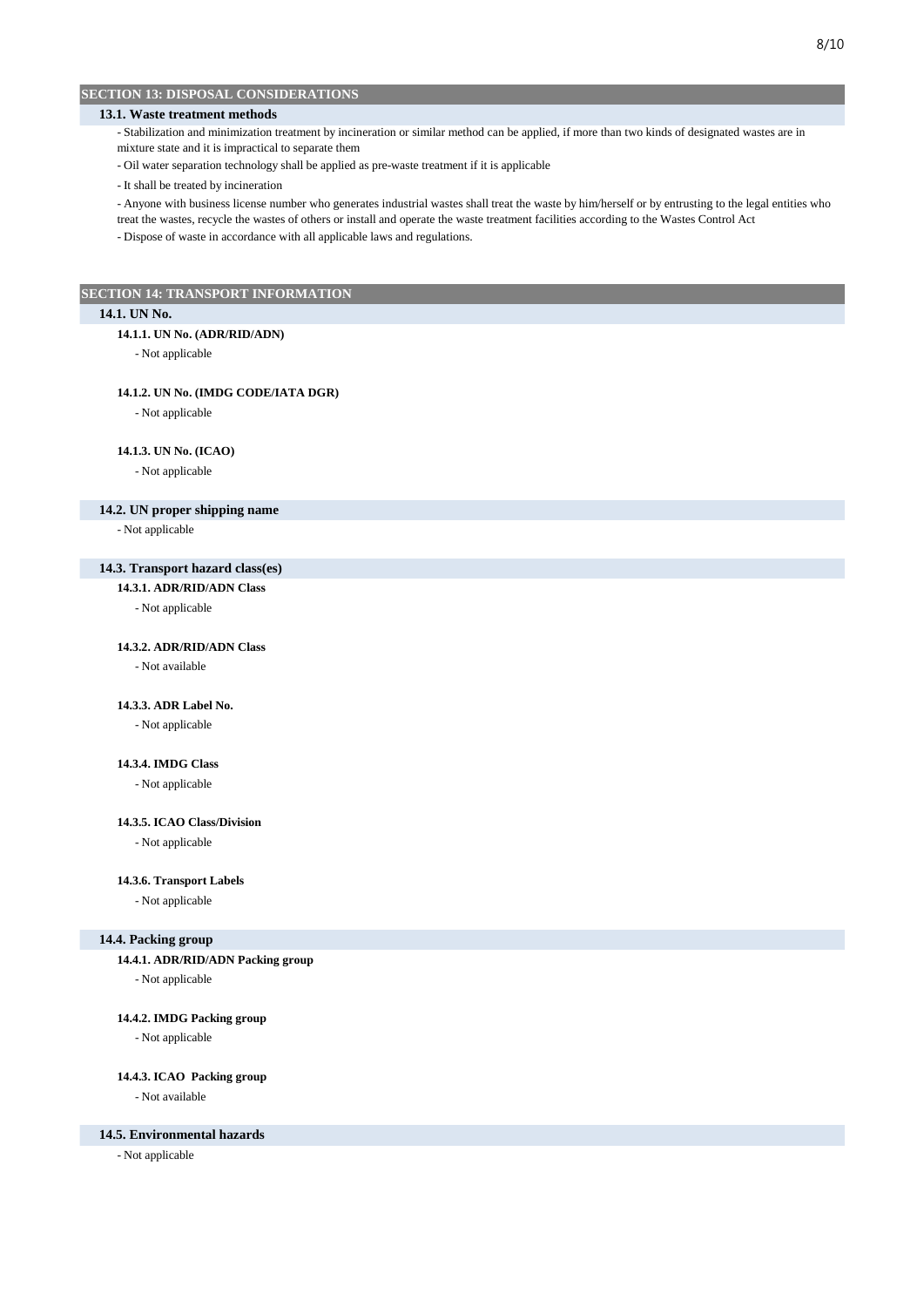#### **14.6. Special precautions for user**

- Local transport follows in accordance with Dangerous goods Safety Management Law.
- Package and transport follow in accordance with Department of Transportation (DOT) and other regulatory agency requirements.
- EmS FIRE SCHEDULE : Not available
- EmS SPILLAGE SCHEDULE : Not available
- Air transport(IATA): Not subject to IATA regulations.

### **14.7. Transport in bulk according to Annex II of MARPOL 73/78 and the IBC Code**

- Not applicable

### **SECTION 15: REGULATORY INFORMATION**

**15.1. Safety, health and environmental regulation / legislation specific for the substance or mixture**

#### **15.1.1. Europe regulatory**

#### **15.1.1.1 REACH Restricted substance under REACH**

- Not applicable
- **15.1.1.2 REACH Substances subject to authorization under REACH**
- Not applicable

### **15.1.1.3 REACH SVHC**

- Not applicable

**15.1.1.4 Europe PBT**

- Not applicable
- **15.1.1.5 European Union (EU) Transport of Dangerous Goods by Road Dangerous Goods List**
	- Not applicable

## **15.2. Chemical Safety Assessment**

- Not conducted

### **SECTION 16: OTHER INFORMATION**

#### **16.1. Indication of changes**

- The Safety Data Sheet has been reviewed and the data therein were revised and laid out according the requirements of the Commission Regulation (EC) No. 1907/2006

#### **16.2. Abbreviations and acronyms**

- 1272/2008 CLP : Classification, Labelling and Packaging regulation.
- REACH : Registration, Evaluation and authorisation of chemical substances.
- DNEL : Derive no effects level
- PNEC : Predicted no effect concentration

#### **16.3. Key literature references and sources for data**

- This Safety Data Sheet was compiled with data and information from the following sources: RTECS, ECOSAR, HSDB, SIDS SIAP, ChemWATCH, CESAR, Chemical DB

#### **16.4. Classification procedure**

- The mixture classification has been derived based on the classification of the individual components in accordance with the rules set out in Regulation (EC) No 1272/2008 (CLP) as well as the translation tables in Annex VII to the same regulation.

#### **16.5. Training advice**

- Not applicable